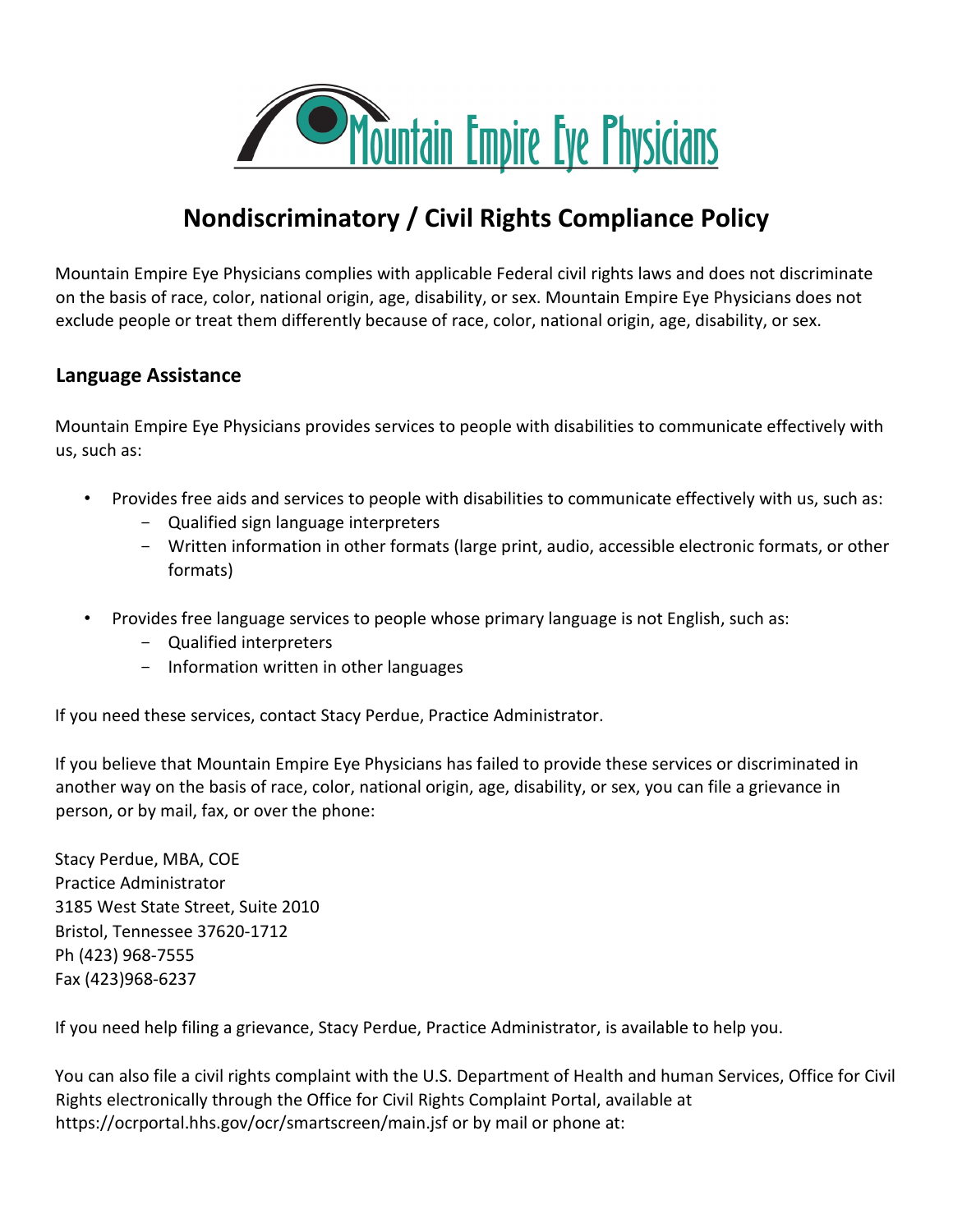U.S. Department of Health and Human Services 200 Independence Avenue, SW Room 509F, HHH Building Washington, D.C. 20201 1-800-868-1019 TDD 1-800-537-7697

Complaint forms are available at http://www.hhs.gov/ocr/filing-with-ocr/index.html

## **Informing Individuals with Limited English Proficiency of Language Assistance Services**

**Mountain Empire Eye Physicians** complies with applicable Federal civil rights laws and does not discriminate on the basis of race, color, national origin, age, disability, or sex.

ATTENTION: If you speak a foreign language, assistance services, free of charge, are available to you. Call (423) 968-7555.

ATENCIÓN: si habla español, tiene a su disposición servicios gratuitos de asistencia lingüística. Llame al 1877- 696-6775 (TTY: 800-537-7697).

注意:如果您使用繁體中文,您可以免費獲得語言援助服務。請致電 1-877-696-6775 (TTY:800-537- 7697)

CHÚ Ý: Nếu bạn nói Tiếng Việt, có các dịch vụ hỗ trợ ngôn ngữ miễn phí dành cho bạn. Gọi số 1-877-6966775 (TTY: 800-537-7697).

OBAVJEŠTENJE: Ako govorite srpsko-hrvatski, usluge jezičke pomoći dostupne su vam besplatno. Nazovite 1- 877-696-6775 (TTY- Telefon za osobe sa oštećenim govorom ili sluhom: 800-537-7697).

ACHTUNG: Wenn Sie Deutsch sprechen, stehen Ihnen kostenlos sprachliche Hilfsdienstleistungen zur Verfügung. Rufnummer: 1-877-696-6775 (TTY: 800-537-7697).

(537-7697 برقم اتصل .المجانب لك تتوافر اللغوية المساعدة خدمات فإن اللغة، اذكر تتحدث كنت إذا :ملحوظة ه الصم والبكم: 1-877-696-6775). رقم

주의: 한국어를 사용하시는 경우, 언어 지원 서비스를 무료로 이용하실 수 있습니다. 1-877-696-6775 (TTY: 800-537-7697) 번으로 전화해 주십시오.

ВНИМАНИЕ: Если вы говорите на русском языке, то вам доступны бесплатные услуги перевода. Звоните 1-877-696-6775 (телетайп: 800-537-7697).

ATTENTION : Si vous parlez français, des services d'aide linguistique vous sont proposés gratuitement. Appelez le 1-877-696-6775 (ATS: 800-537-7697)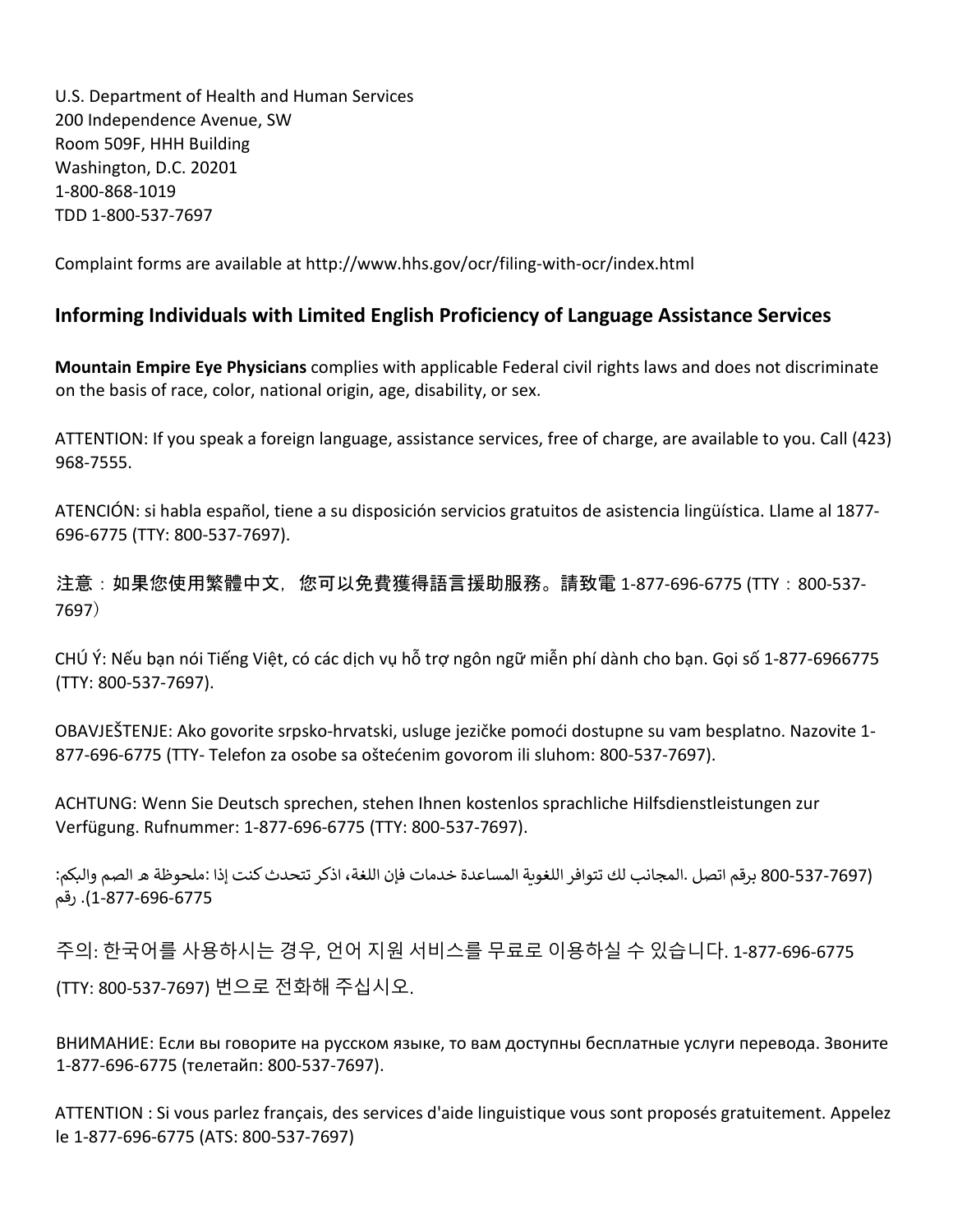PAUNAWA: Kung nagsasalita ka ng Tagalog, maaari kang gumamit ng mga serbisyo ng tulong sa wika nang walang bayad. Tumawag sa 1-877-696-6775 (TTY: 800-537-7697).

Wann du [Deitsch (Pennsylvania German / Dutch)] schwetzscht, kannscht du mitaus Koschte ebber gricke, ass dihr helft mit die englisch Schprooch. Ruf selli Nummer uff: Call 1-877-696-6775 (TTY: 800-537-7697).

-1 تماس بگیرید. شما برای رایگان بصورت زیانی تسهیلات کنید، می گفتگو فارسی زیان بھـ اگر :توجھـ ف می باشد .با (7697-537- :800TTY) 877-696-6775

ATENÇÃO: Se fala português, encontram-se disponíveis serviços linguísticos, grátis. Ligue para 1-877-6966775 (TTY: 800-537-7697).

**ማስታወሻ: የሚናገሩት ቋንቋ ኣማርኛ ከሆነ የትርጉም እርዳታ ድርጅቶች፣ በነጻ ሊያግዝዎት ተዘጋጀተዋል፡ ወደ ሚከተለው** ቁጥር ይደውሉ **1-877-696-6775 (**መስማት ለተሳናቸው**: 800-537-7697).**

## **Section 1557 of the Affordable Care Act Grievance Procedure**

It is the policy of Mountain Empire Eye Physicians not to discriminate on the basis of race, color, national origin, sex, age or disability. The Surgery Center has adopted an internal grievance procedure providing for prompt and equitable resolution of complaints alleging any action prohibited by Section 1557 of the Affordable Care Act (42 U.S.C. 18116) and its implementing regulations at 45 CFR part 92, issued by the U.S. Department of Health and Human Services. Section 1557 prohibits discrimination on the basis of race, color, national origin, sex, age or disability in certain health programs and activities.

Any person who believes someone has been subjected to discrimination on the basis of race, color, national origin, sex, age or disability may file a grievance under this procedure. It is against the law for the Practice to retaliate against anyone who opposes discrimination, files a grievance, or participates in the investigation of a grievance.

#### **Submission of Grievance**

Grievances must be submitted to the Section 1557 Coordinator within (60 days) of the date the person filing the grievance becomes aware of the alleged discriminatory action.

A complaint must be in writing, containing the name and address of the person filing it. The complaint must state the problem or action alleged to be discriminatory and the remedy or relief sought.

#### **Investigation**

The Section 1557 Coordinator (or her/his designee) shall conduct an investigation of the complaint. This investigation may be informal, but it will be thorough, affording all interested persons an opportunity to submit evidence relevant to the complaint. The Section 1557 Coordinator will maintain the files and records of the Practice relating to such grievances. To the extent possible, and in accordance with applicable law, the Section 1557 Coordinator will take appropriate steps to preserve the confidentiality of files and records relating to grievances and will share them only with those who have a need to know.